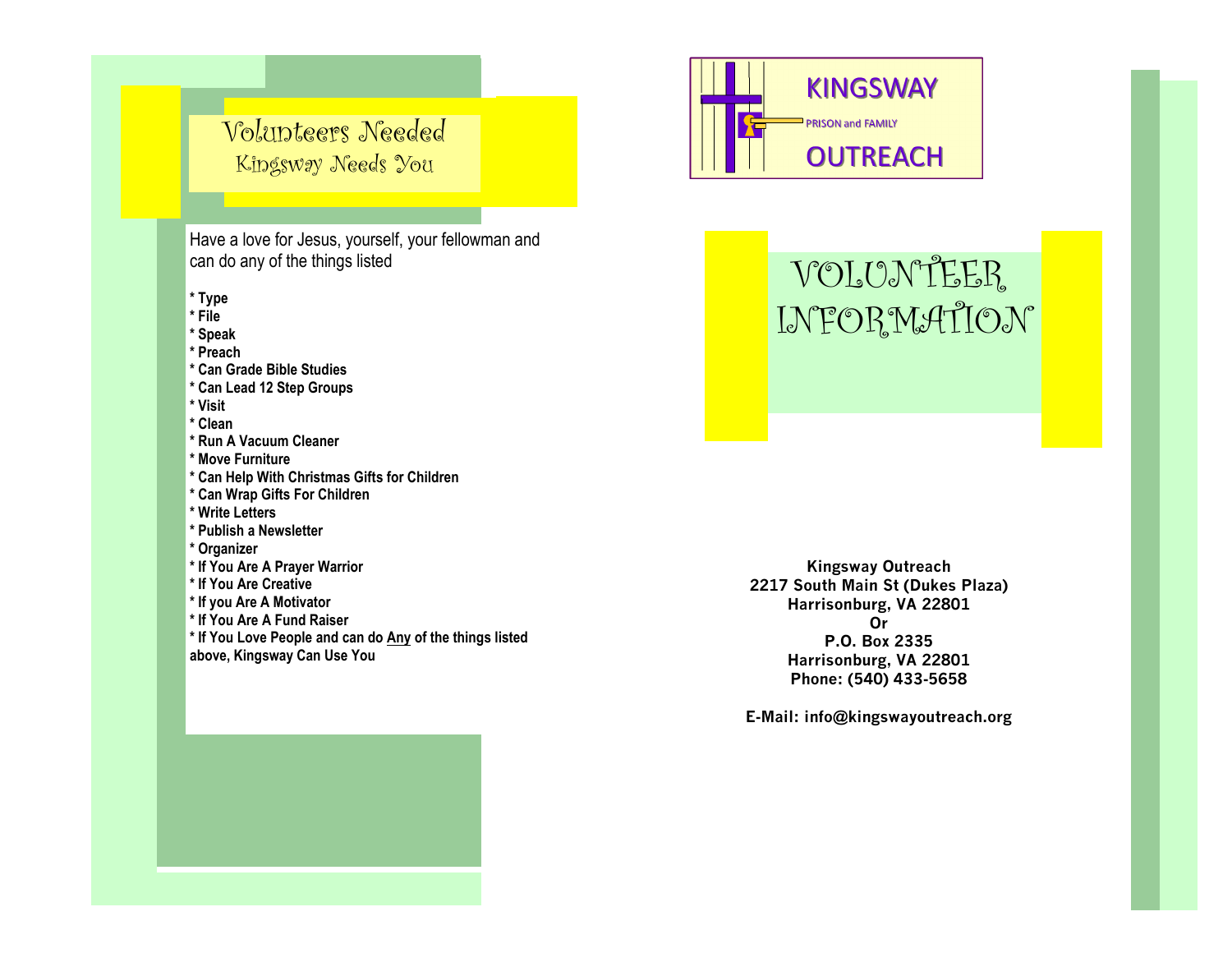#### **HOW YOU CAN MINISTER WITH KINGSWAY PRISON AND FAMILY OUTREACH**

**BIBLE STUDY –A ministry of teaching.** 

*Needed:* **Person with basic Bible knowledge, who is willing to teach in Augusta Correctional Center, Fluvanna Correctional Center for Women, Harrisonburg Rockingham Regional Jail and Harrisonburg Diversion Center.** 

#### **CARD CARE- A ministry of encouragement**

*Needed:* **Those who enjoy writing and providing encouragement by sending birthday and seasonal greeting cards to inmates and families of inmates. Men to Men and Women to Women correspondence please.**

#### **CARE GROUPS- A ministry of fellowship**

*Needed:* **Humble and non-judgmental mature Christians who can meet with small groups of Ex-offenders and help link them to local churches.**

**FAMILY SUPPORT- A ministry of compassion**

*Needed:* **Individuals with compassionate hearts and non-judgmental listening ears for counseling and support of the wives and girlfriends or husbands or boyfriends of inmates.**

#### **FINANCIAL- A ministry of stewardship**

1

*Needed:* **Regular supporters to maintain the on-going work of Kingsway Prison and Family Outreach.**

*Needed:* **Those with the gift of stewardship to purchase Bibles and devotional materials. Often inmates have plenty of time on their hands, so Bibles and study aids can bring hours of growth and development in the Christian faith.** 

*Needed:* **Those with the gift of stewardship to support the emergency fund for housing, utilities, etc. for inmate families and Ex-offenders. This would apply on a case-by-case bases.**

**We monitor these situation and cases to make sure it is an emergency situation and funds go to that specific area of need.**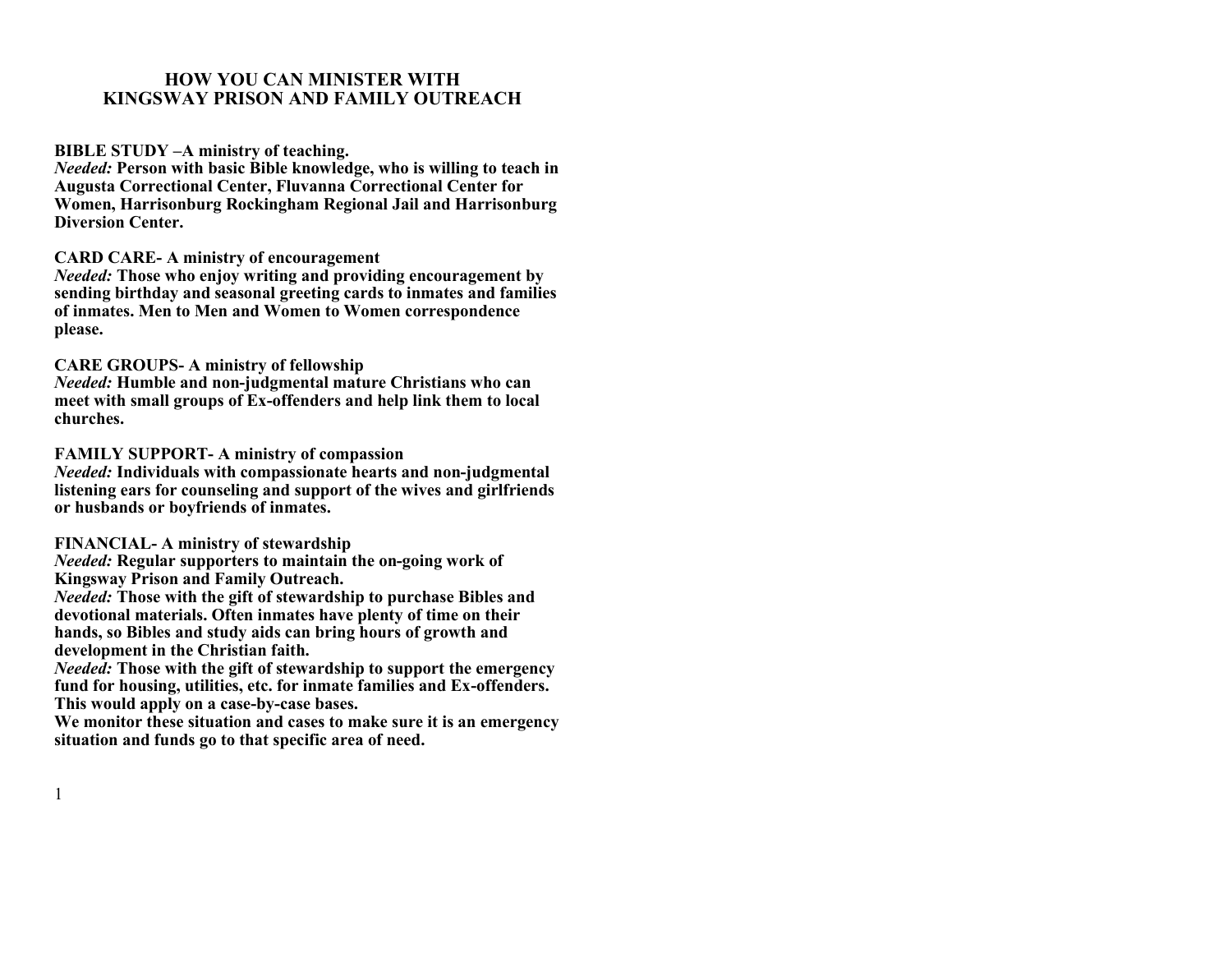Kingsway Prison & Family Outreach needs your help some areas of need are listed on the back of this pamphlet. Some people think they have no talents that can be used in this ministry but everyone has a place and a opportunity to help. Pray and ask the Lord what he would have you to do.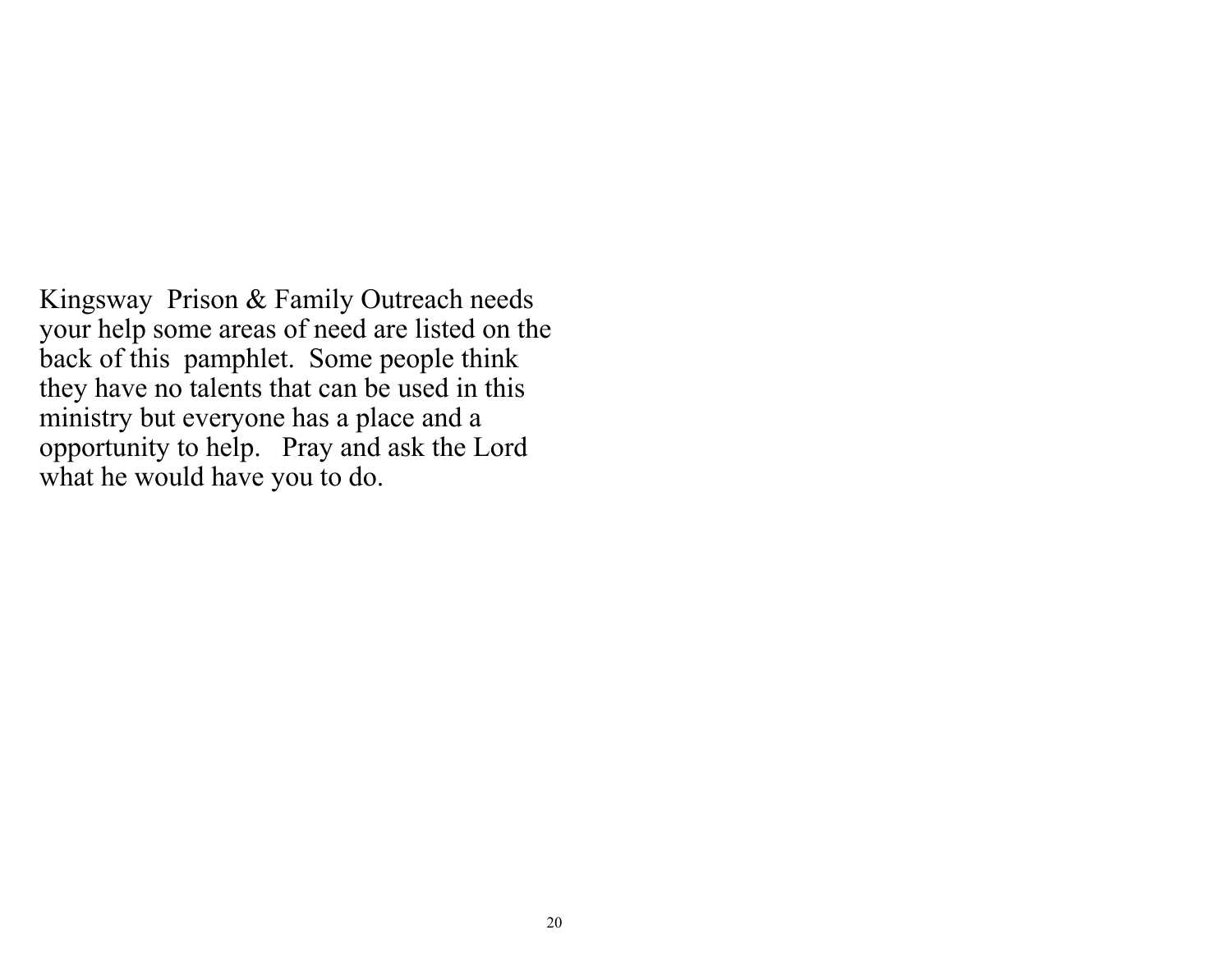#### **Kingsway's Programs for Aftercare**

Birthday Cards for Children Birthday Gifts for Children when requested by Guardian if possible Apple Tree Project (Christmas for Children) Talking to Family of Inmates for different reasons connected with someone incarcerated All God's Children Camp Directing Family & Released Inmates to Resources such as the food pantries, clothes closets, transportation and job. Helping with utilities when funds are available on a case by case bases Trying to get the family involved in a church in their area Christian Literature available to help in spiritual growth Helping released inmates with toiletries and necessities such as personal care items shampoo, toothpaste, soap, toilet paper, paper towels etc Household items as requested depending on funds available We need **Mentors** for children and inmates once released

#### **Kingsway's Programs for Inmates on the Inside**

Birthday Cards for Inmates Inside Ministry held on regular bases Apple Tree Project for their children (Christmas for Children) Great need for pen pals (men for men) (women for women) Prayer Team praying for inmates Need volunteers for inside prison ministry

Kingsway is a program that is involved year round with the prison ministry. The need is great throughout the year not just at Christmas. People need someone to pray with, talk to, but most of all they need to know that someone cares. This ministry has over the last 20 years tried to share the love of Jesus in the area of need in that person's life. God's love never takes a holiday neither should we miss an opportunity to share God's Love.

Kingsway Prison & Family Outreach was founded by Shel & Louise Jennings in 1977.

**Kingsways Ministers to four prisons directly. These prisons include:**

Augusta Correctional Center in Craigsville

Harrisonburg Diversion Center

Fluvanna Correctional Center for Women Located East of Charlottesville

Harrisonburg/Rockingham Regional Jail

**Kingsways furnishes inmates with Bibles and Christian testimonial books**

**Kingsway has a Christmas Program for inmate's children called the Apple Tree Project and also does a gift bag for Inmates**.

**Birthday card program for inmates and their children.**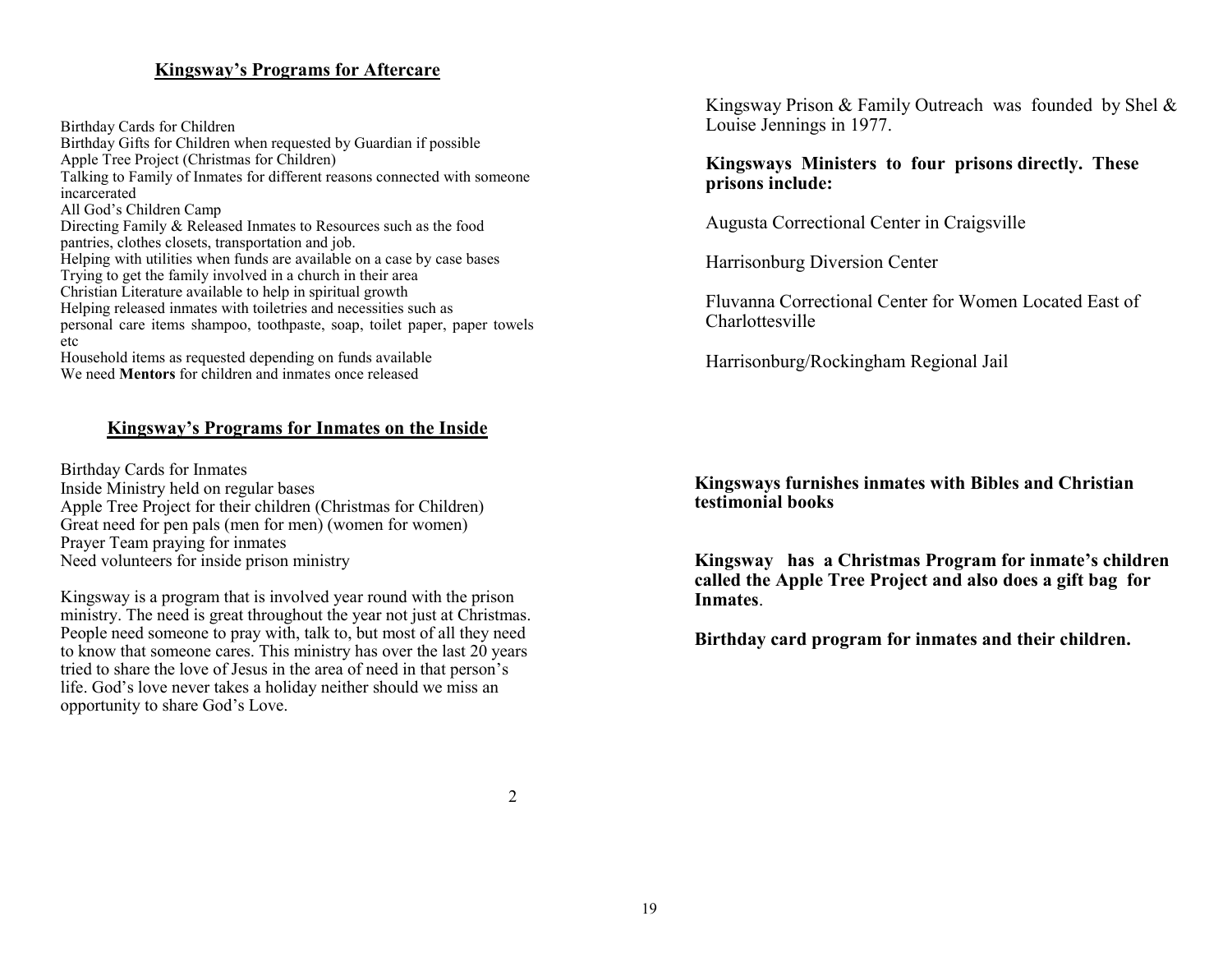Matthew 25:36



**Kingsway Outreach P.O. BOX 2335 Harrisonburg, VA 22801 Phone: (540) 433-5658**

E-mail: info@kingswayoutreach.org

## **Volunteer Training**

Proper Training is essential to successfully presenting the Gospel in Prison. Kingsway Prison and Family Outreach can help train interested volunteers for prison ministry. We use Video Training from American Chaplain's School made available to Kingsway by the Virginia Conference of United Methodist Church

## **Training Topics**

- **1. "From Pew to Prison"** an introduction which motivates the Christian community towards ministry to offenders.
- **2. "Choosing Your Ministry"** illustrates creative program options for Prison Ministry"
- **3. "Fundamentals of ministering in institutions"** Catalogs the basic do's and don'ts of prison ministry volunteerism and provides a rationale for such.
- **4. "Developing Relationships with Offenders"** an up-to-date guide to understanding offenders backgrounds and how to develop supportive interpersonal relationships.
- **5. "Ministering to Families of Offenders"** Prepare the viewer for ministry to families left behind and uncovers specific needs to be met.
- **6. "Aftercare: Meeting Needs of Ex-Offenders"** Prepare the viewer for ministry to the inmate upon release to be able to function in society and uncovers specific needs to be met.

If you or someone you know is interested in training contact: **Kingsway Prison and Family Outreach at (540) 433-5658 or e-mail us at Kingswayoutreach@hotmail.com**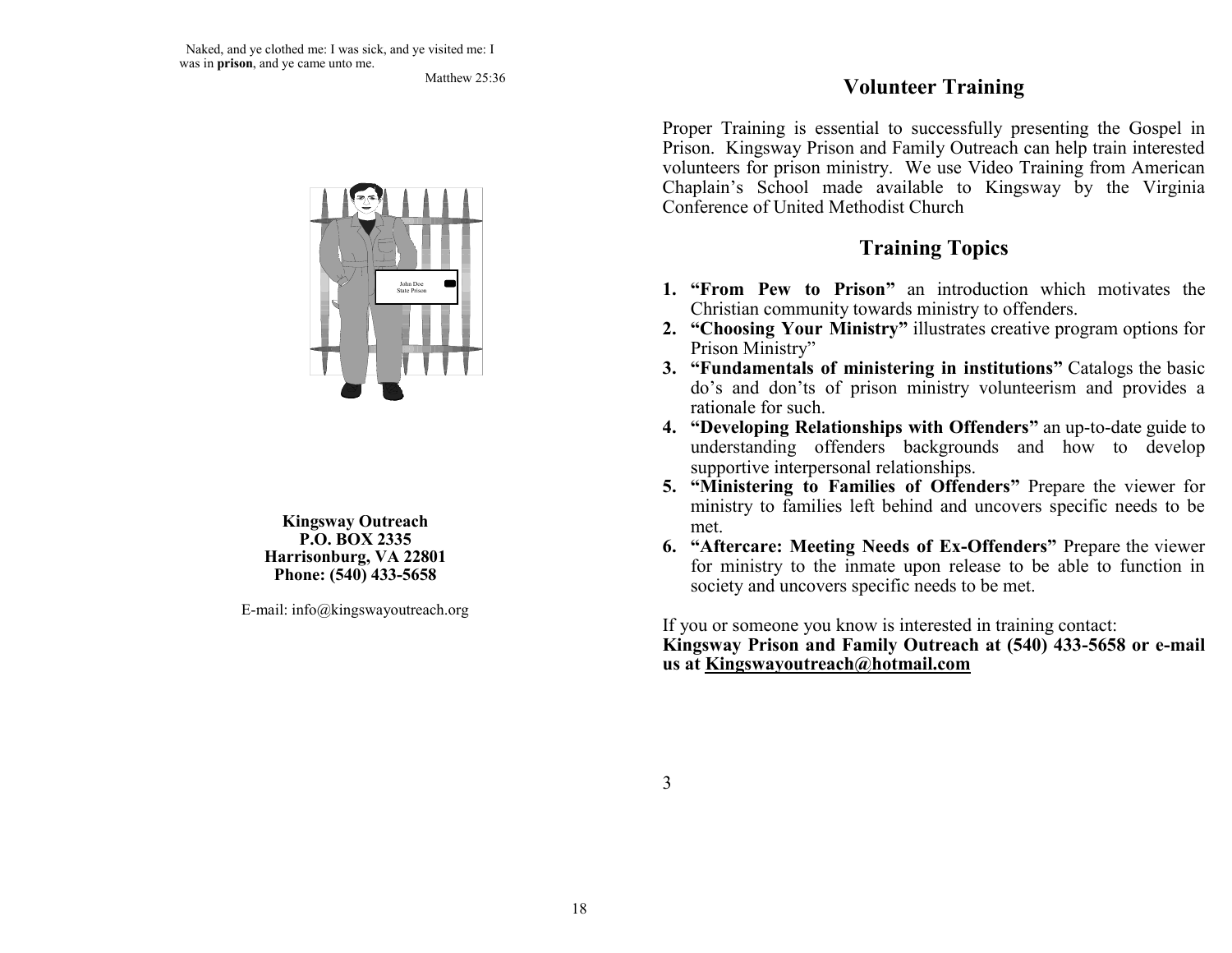#### **RULES FOR VOLUNTEERS**

The following rules have been established in the interest of ensuring that Volunteers here are aware of our requirements:

We have the following pertinent rules that all Volunteers are asked to follow. If these are not observed, we feel that the Volunteer becomes a detriment to the institution. The Value and effectiveness of such Volunteers will be questioned.

1. No volunteer shall enter the Institution if under the influence of alcohol.

2. Vulgar, profane and abusive language should not be used towards a staff member or an inmate.

3. Volunteers are not to give inmates any items as a gift or accept any gifts from inmates. If any inmate-made craft items are desired to be purchased, approval must be obtained and payment made for the item through the Facility Director.

4. Physical force should not be used against an inmate unless there is a physical threat against a Volunteer and then only the force needed to establish and maintain control of the situation is to be used.

5. Effort should be exercised not to discuss personal or social affairs concerning yourself or others in the hearing distances of inmates.

6. Do not promise inmates things you have no authority over.

7. Do not take letters or other items out of the Institution for inmates without getting the proper clearance.

8. Do not play favorites with inmates: use fair, consistent consideration when relating to every inmate.

9. Do not agree to make business transactions on the street for the inmate.

10. Keep commitments and schedule their time. Make you commitment meaningful.

11. Report any information related to escapes and assaults with weapons to the Facility Directors"s office.

12. Dress appropriately. Tight clothing or revealing apparel should not be worn. An institutional Visitor"s pass must be worn in the facility.

13. A Volunteer may not be on any inmate's visiting list.

14. Some types of physical contact are often misunderstood by inmates, extreme caution should be taken in this area.

#### **PRISON MAIL CALL**

Too many inmates, mail call is a lonely time, reminding them, they are forgotten. Your letters can change that. Two out of three inmates are re-arrested within 3 years of their release. Statistics show sustained contact reduces the likelihood of repeat offenses. Introducing them to Jesus Christ can help fill the void in their lives where government cannot.

#### **UNDERSTANDING A PRISONER'S NEEDS**

In order to write meaningful, effective letters that will help your inmate, you must understand his or her needs and feelings. Many inmates feel;

**1. LONELY**. Isolated from family, friends, the outside world, time drags. Try to write regularly and reply promptly.

**2. USELESS.** Incarceration devastates their self worth. Build up their talents and good qualities. Don't dwell on past crimes or preach. Become an encouraging friend, and a little praise goes a long way in building self worth.

**3. BITTER.** Inmates may harbor bitterness against those in authority, those who testified against them, and/or society. Encourage proper attitudes by helping them see authority as good and necessary. If they feel they have been dealt with unjustly, help them see the importance of forgiveness.

**4. AIMLESS.** Life in prison is different from life in society. They may have difficulty adjusting to the present or planning for the future. **5. SUSPICIOUS.** They've grown up believing that nothing comes free and have never had positive relationships. They may suspect your motives. In time, your sincerity and Christ's love will shine through.

Kingsway Outreach is totally supported by donations. We ask you to donate as the Lord leads. Donations are needed year round.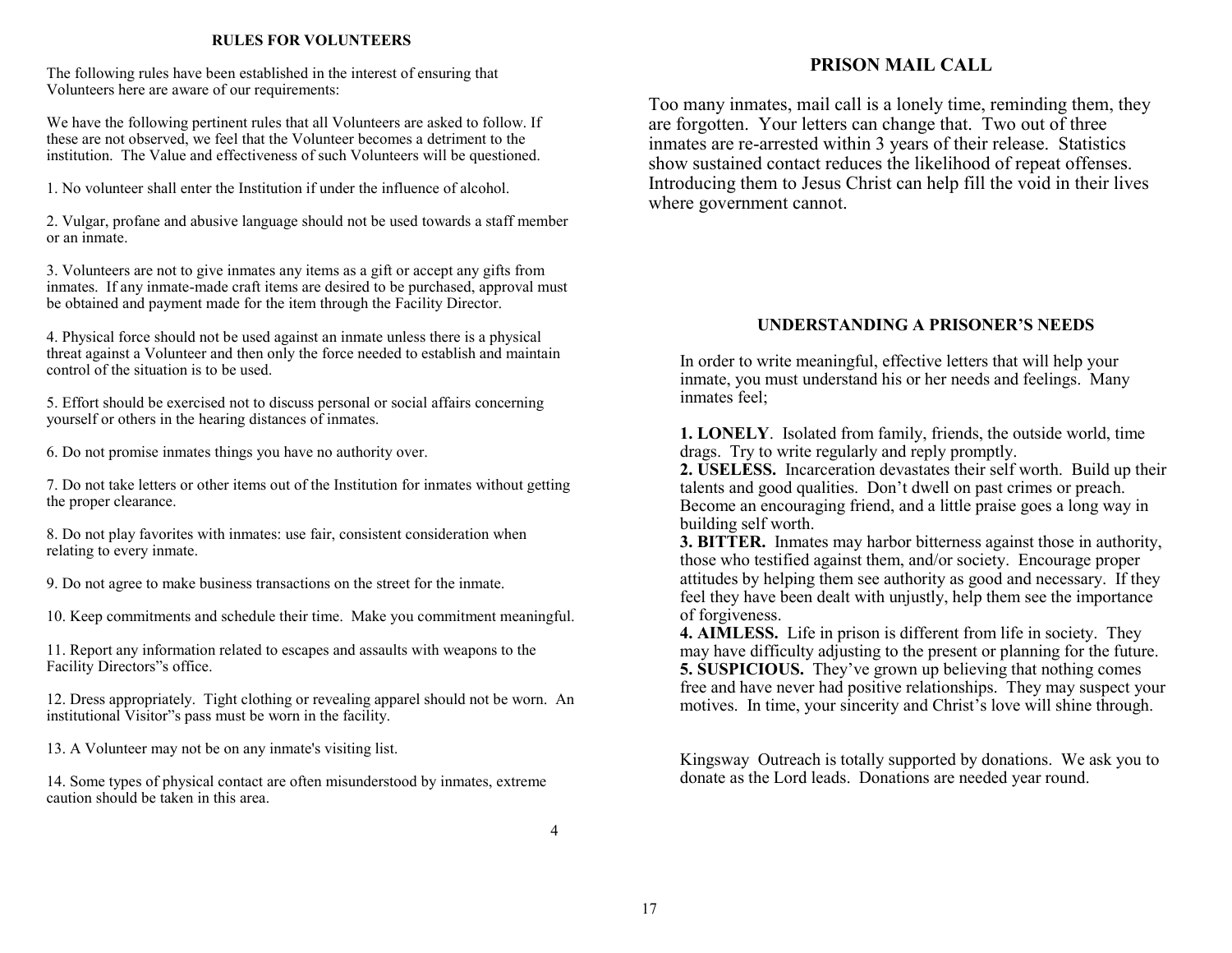#### **VISITS**

If you are currently corresponding with an inmate you are not allowed to visit them according to Virginia Department of Correctional Centers regulations.

#### **LEGAL AGREEMENTS AND MONEY**

Don't become involved or counsel inmates concerning their cases. Don't become personally involved concerning family disputes or problems. This includes writing letters to parole boards or attorneys. Never send money for financial support, legal fees, and sign or cosign a loan, process money orders or become involved in any financial or business venture When they come up for parole, they need an address. **DO NOT** give them your address to use..

#### **ENDING A CORRESPONDENCE**

**If any correspondence takes a wrong direction, you are free to end it. Notify us, if you have any questions or concerns Kingsway Prison & Family Outreach P.O. Box 2335 Harrisonburg, VA. 22801. We will give you another name if you so desire.**

15. Any special activity or programs must be planned with the Facility Director and prior approval of date and space must be addressed through the proper channels.

16. Many members of our inmate population are married with families. Care should be taken to avoid placing yourself in the middle of any family squabbles.

17. You are working in a prison setting and this is to advise you that in the event of a disturbance, or if you are taken hostage you accept the responsibility for uncontrolled injury to you. We will not negotiate with inmates for hostages. You need to be aware of the Department's position on this.

18. We ask that any potential Volunteer who has been the victim of anyone incarcerated in this Institute, or who has a family member or other loved one who has been the victim of anyone incarcerated here to acknowledge this in writing on your application.

19. Confidentiality of information shall be maintained at all times.

20. These rules will be reviewed. Any input you have for changes should be submitted in writing.

PLEASE FAMILIARIZE YOURSELF WITH THESE RULES. Your understanding of Department of Corrections procedure will contribute greatly to your effectiveness as a volunteer.

Your effort is greatly appreciated.

5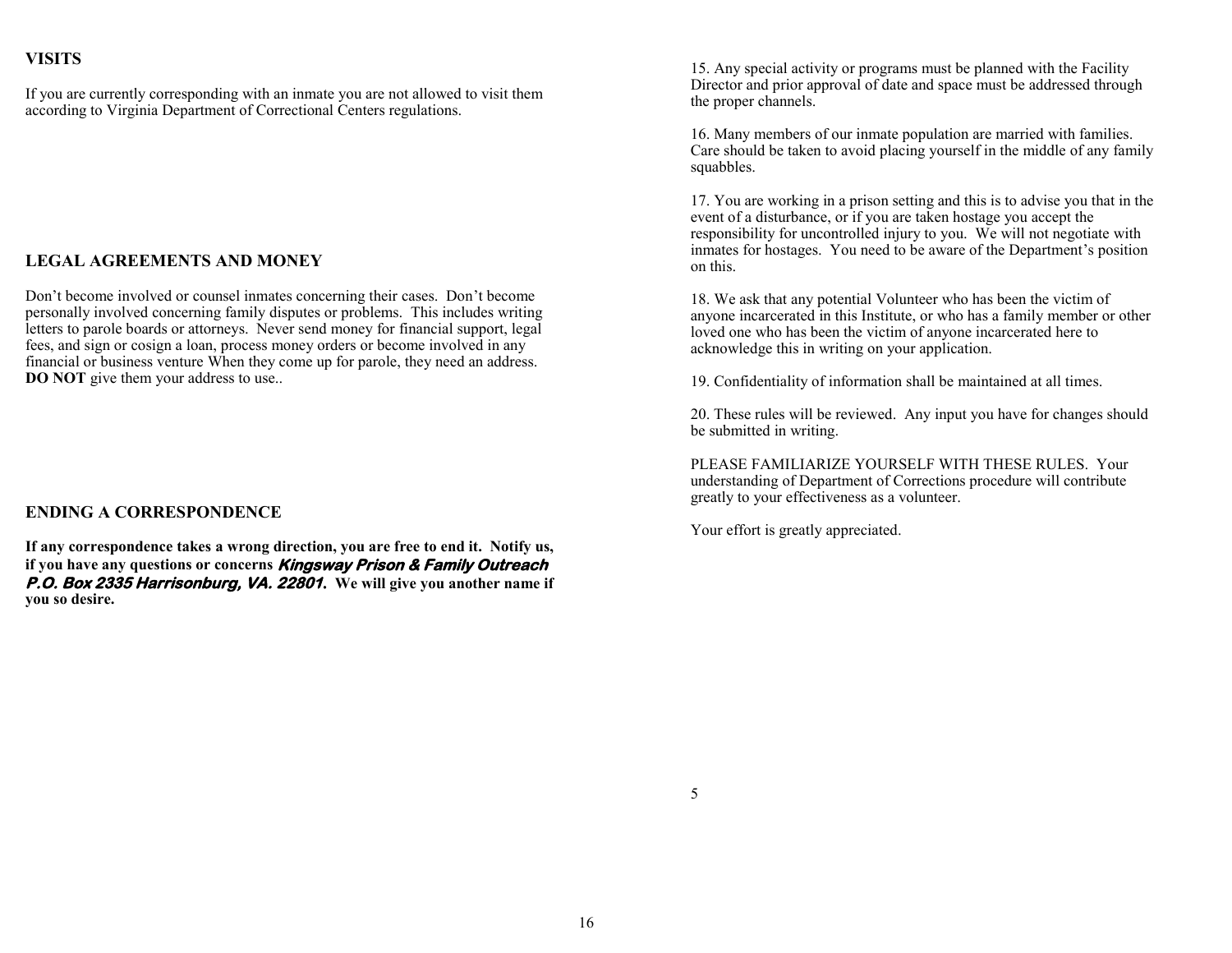#### **Pen-Pal Program**

The purpose of the pen pal ministry is to share your faith and to be a friend. We want our invitation to share in this outreach to be a blessing and not a problem. We are all members of God's family and whatever you do reflects on all of us. For that reason any breach of the following rules could result in our asking you to resign from the pen pal ministry. Please help us maintain a program of integrity by following the rules we have listed.

#### **Letters**

Don't put you return address on your letters use our return address. **Kingsway Prison & Family Outreach P.O. Box 2335 Harrisonburg, VA 22801**

Use only your first name.

- Don't give the inmate your telephone number or home address
- Don't send pictures or any computer-generated materials
- Don't send packages, books, magazines, checks or money
- Use only a single sheet of paper when composing a letter for the inmate
- Don't put tape or stickers on envelopes when sending mail
- A word of caution a male/female inmate can easily become infatuated with a man/woman they have never met, even a married person. Therefore we prefer women to write women and men to write men.
- If in doubt **DON'T**

**These guidelines must be followed. These guidelines may seem unnecessary but they serve a very important purpose.**

6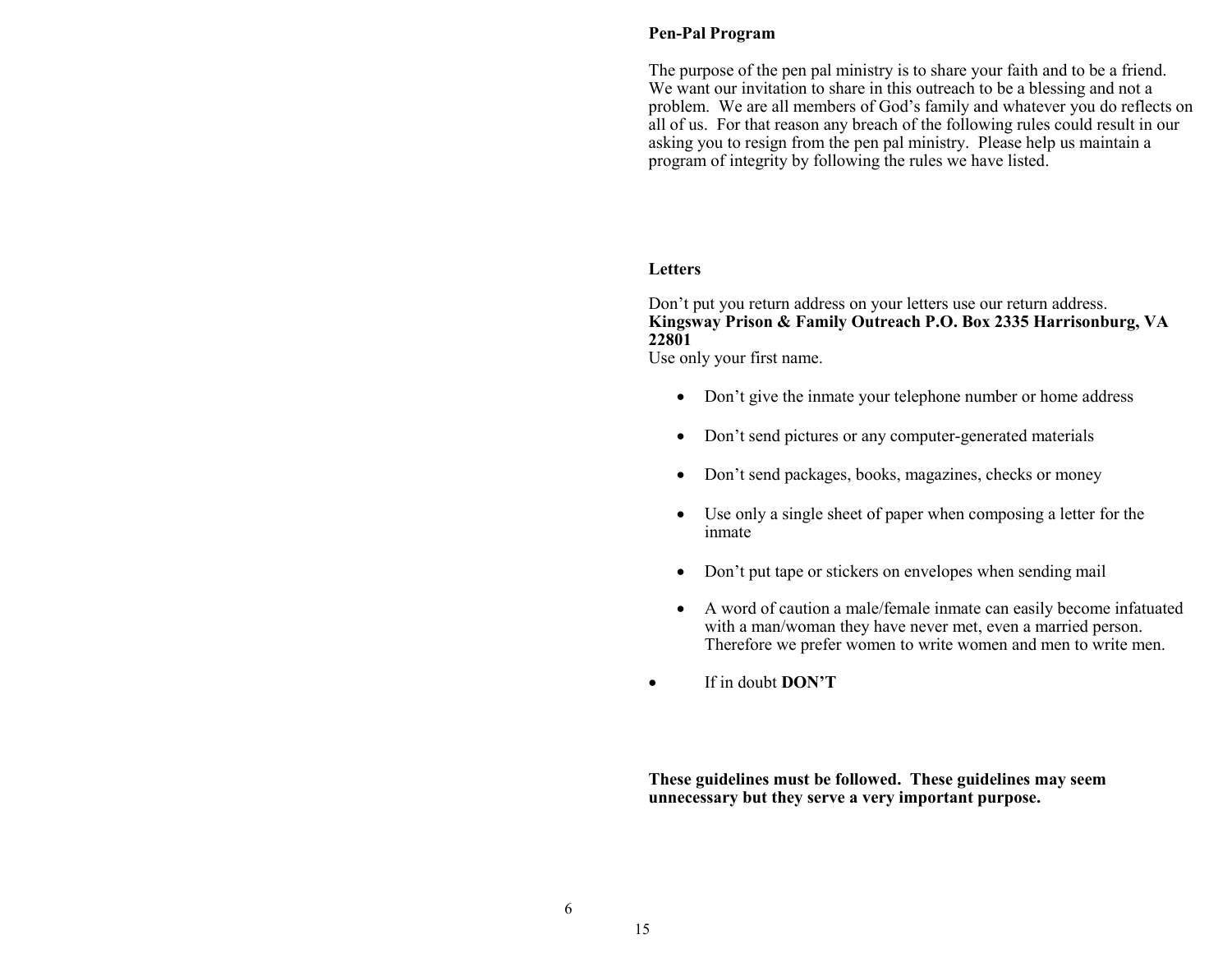Members shall clearly differentiate between personal views/statements and views/statements/positions made on behalf of the agency or Association.

Members shall report to appropriate authorities any corrupt or unethical behaviors in which there is sufficient evidence to justify review.

Members shall refrain from discriminating against any individual because of race, gender, creed, national origin, religious affiliation, age, disability, or any other type of prohibited discrimination.

Members shall preserve the integrity of private information; they shall refrain from seeking information on individuals beyond that which is necessary to implement responsibilities and perform their duties; members shall refrain from revealing nonpublic information unless expressly authorized to do so.

Members shall make all appointments, promotions, and dismissals in accordance with established civil service rules, applicable contract agreements, and individual merit, rather than furtherance of personal interests.

Members shall respect, promote, and contribute to a work place that is safe, healthy, and free of harassment in any form.

Adopted August 1975 at the 105th Congress of Correction Revised August 1990 at the 120th Congress of Correction Revised August 1994 at the 124th Congress of Correction

#### **http://www.bmi.net/wca/ethics\_code.html**



# A PRISONERS NEEDS WHILE INCARCERATED

- **Friend:** The first and and most important thing a prisoner needs is one good friend. He needs to know someone cares. Someone he can share with. Someone that will listen to him and not condemn. Someone with a positive attitude.
- **Visits:** An inmate needs someone to visit on a regular basis. At least once a month. Where possible once a week. Look for a common interest.. Keep visits positive.
- **Letters:** An inmate needs a letter once a week. Letters need to stay spiritual. Forget about politics & prison. Find a common interest ( sports, music, art reading) Speak and write positive - they live in negative situation and seldom hear anything positive. Caution: (Never give an inmate your home address) use a *PO BOX* or your *Church* address.
- **Be a Positive connection** between inmate and family where possible.
- **Finances:** Give very little financing be sure there is a need (not just a want) before you give. Money can cause loss of friendship before it really develops. What they need most is a helping hand not a hand out.
- **Transportation for family** to visit. Many inmate families do not have automobiles And if they do they don't have the money for travel or the directions to the facilities.
- **Special Holidays:** Remember inmate birthdays and family members birthday if known.
- Never ask an inmate about his/her crime. If they tell you **DON'T BE SHOCKED**

**7**

|